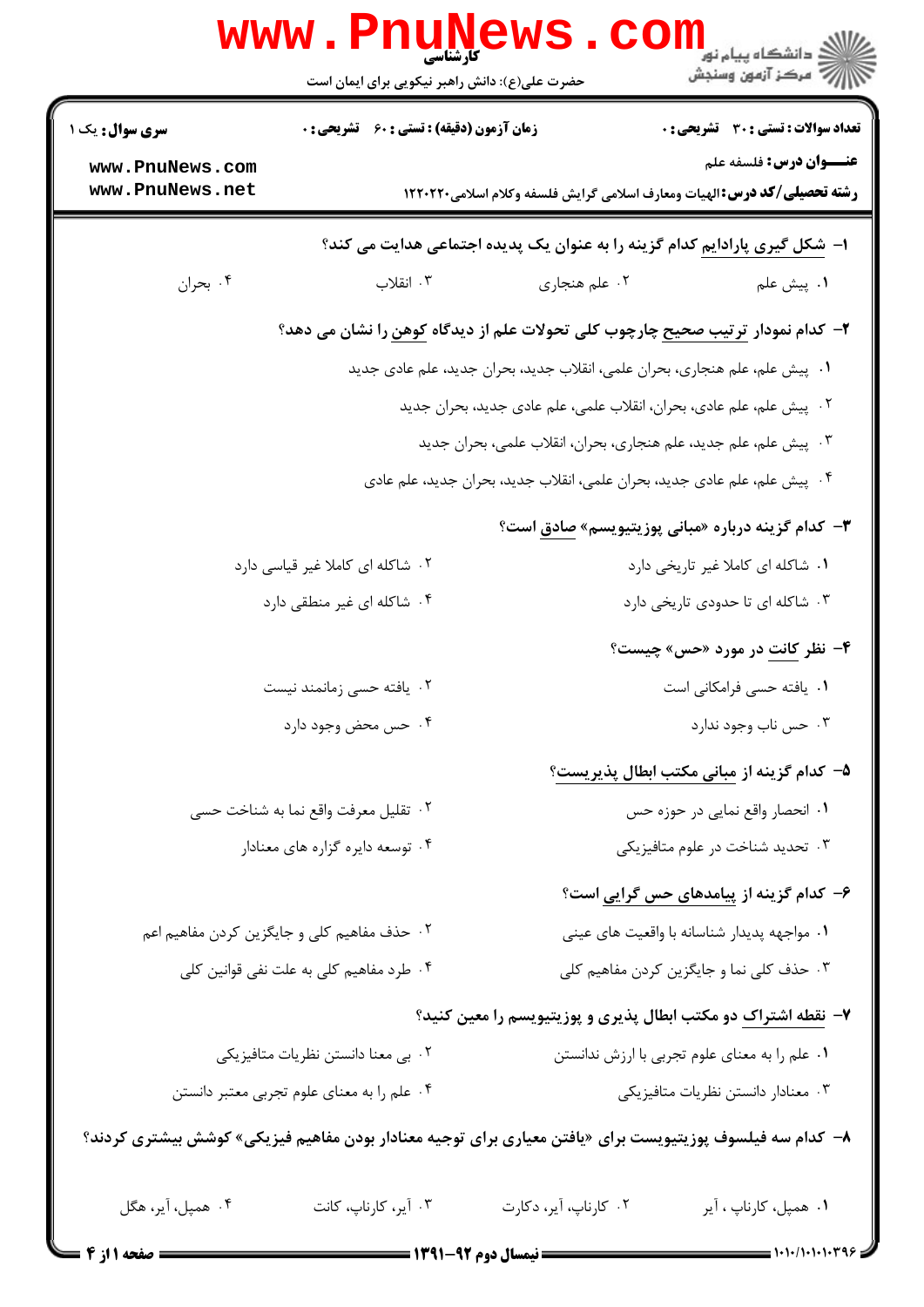|                                    | www.PnuNews<br>حضرت علی(ع): دانش راهبر نیکویی برای ایمان است                                                  |              | الله دانشگاه پیام نور<br>الله عرکز آزمهن وسنجش                                                                   |  |  |
|------------------------------------|---------------------------------------------------------------------------------------------------------------|--------------|------------------------------------------------------------------------------------------------------------------|--|--|
| <b>سری سوال : ۱ یک</b>             | <b>زمان آزمون (دقیقه) : تستی : 60 ٪ تشریحی : 0</b>                                                            |              | <b>تعداد سوالات : تستی : 30 ٪ تشریحی : 0</b>                                                                     |  |  |
| www.PnuNews.com<br>www.PnuNews.net |                                                                                                               |              | <b>عنـــوان درس:</b> فلسفه علم<br><b>رشته تحصیلی/کد درس:</b> الهیات ومعارف اسلامی گرایش فلسفه وکلام اسلامی۲۲۰۲۲۰ |  |  |
|                                    |                                                                                                               |              | ۹– به نظر <u>آیر</u> مهم ترین <u>نقیصه پوزیتیویسم</u> چیست؟                                                      |  |  |
|                                    | ۰۲ عاری از حقیقت بودن                                                                                         |              | ۰۱ برگرداندن قضایا به داده های حسی                                                                               |  |  |
|                                    | ۰۴ عملي بودن تحويل قضايا                                                                                      |              | ۰۳ صورت بندی شدن اصل تحقیق پذیری                                                                                 |  |  |
|                                    |                                                                                                               |              | ∙ا– یکی از اساسی ترین اصول پوزیتیویسم چیست؟                                                                      |  |  |
|                                    | ۱. ارتقا از سطح گراره های مشاهداتی شخصیه به مرتبه گزاره های تجربی کلی قطعی                                    |              |                                                                                                                  |  |  |
|                                    | ۰۲ تنزل از سطح گراره های مشاهداتی شخصیه به مرتبه گزاره های تجربی کلی قطعی                                     |              |                                                                                                                  |  |  |
|                                    |                                                                                                               |              | ۰۳ ارتقا از سطح گراره های مشاهداتی شخصیه به مرتبه گزاره های تجربی جزئی قطعی                                      |  |  |
|                                    |                                                                                                               |              | ۰۴ تنزل از سطح گراره های مشاهداتی شخصیه به مرتبه گزاره های تجربی کلی قطعی                                        |  |  |
|                                    |                                                                                                               |              | 11– کدام گزینه یکی از مهمترین «پیش فرض های پوزیتیویسم» است؟                                                      |  |  |
|                                    | ۰۲ ضرورت تقارن مشاهده و نظریه                                                                                 |              | ۰۱ تقدم هیچکدام ضرورت ندارد                                                                                      |  |  |
|                                    | ۰۴ ضرورت تقدم مشاهده بر نظريه                                                                                 |              | ۰۳ تأخير مشاهده تا بعد از نظريه                                                                                  |  |  |
|                                    | ۱۲- به نظر پوزیتیویست ها کانت با مطرح کردن نظریه ی «توانائی های ذهنی انسان»، چه هدفی را دنبال کرده است؟       |              |                                                                                                                  |  |  |
|                                    |                                                                                                               |              | ١. اثبات قدرت عقلاني و شناختي بشر براي نفي مطابقت قضاياي متافيزيكي با عالم واقع                                  |  |  |
|                                    |                                                                                                               |              | ٢. نفي قدرت عقلاني و شناختي بشر و نفي مطابقت قضاياي متافيزيكي با عالم واقع                                       |  |  |
|                                    |                                                                                                               |              | ۰۳ اثبات قدرت عقلانی و شناختی بشر برای اثبات مطابقت قضایای متافیزیکی با عالم واقع                                |  |  |
|                                    |                                                                                                               |              | ۰۴ نفی قدرت عقلانی و شناختی بشر برای اثبات مطابقت قضایای متافیزیکی با عالم واقع                                  |  |  |
|                                    | ۱۳-  پذیرش گزاره تجربی «برخی موجودات طبیعی، عامل بیماری انسان هستند و دسته دیگر باعث درمان آن بیماری می شوند» |              | مبتنی بر پذیرش کدام اصل فلسفی است؟                                                                               |  |  |
|                                    | ۰۲ اصل عليت                                                                                                   |              | ۰۱ اصل وحدت وجود                                                                                                 |  |  |
|                                    | ۰۴ اصل سنخيت بين علت و معلول                                                                                  |              | ۰۳ اصل عدم صدور واحد از کثیر                                                                                     |  |  |
|                                    | ۱۴- برخی متفکران کدام فیلسوف را به <u>قربانی</u> کننده فلسفه پیش پای علوم تجربی متهم کرده اند؟                |              |                                                                                                                  |  |  |
| ۰۴ کوهن                            | ۰۳ کانت                                                                                                       | ۰۲ دکارت     | ۰۱ پوپر                                                                                                          |  |  |
|                                    |                                                                                                               |              | <b>۱۵</b> – موضوع <mark>متافیزیک چیست</mark> ؟                                                                   |  |  |
| ۴. وجود نفس الامري                 | ۰۳ موجود مطلق                                                                                                 | ۰۲ وجود واحد | ٠١. وجود بما انه واجب                                                                                            |  |  |
|                                    |                                                                                                               |              |                                                                                                                  |  |  |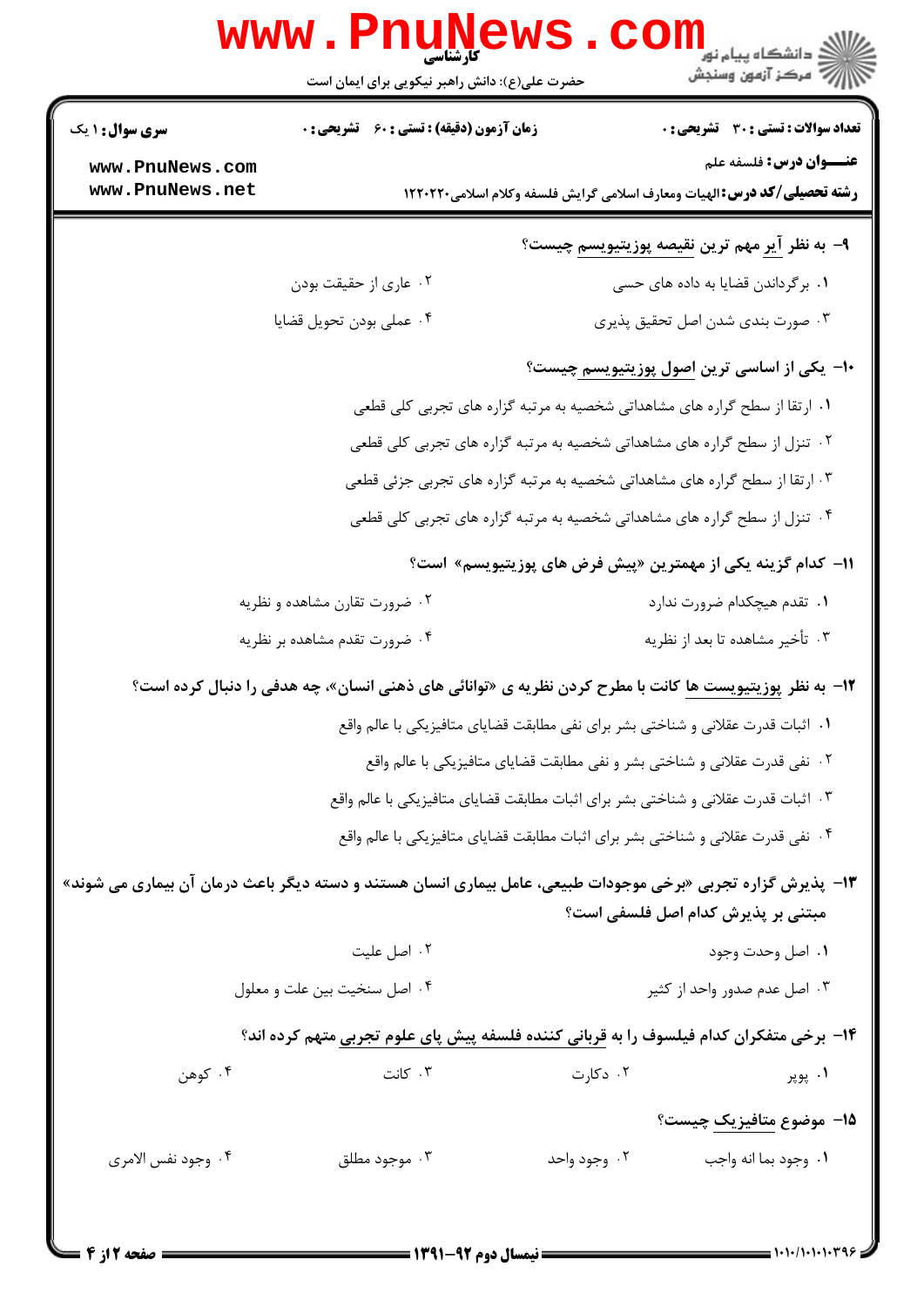|                                                                                                                    | <b>www.PnuNews</b><br>کارشناسی                     |                                                             |                                                                                                                            |  |
|--------------------------------------------------------------------------------------------------------------------|----------------------------------------------------|-------------------------------------------------------------|----------------------------------------------------------------------------------------------------------------------------|--|
|                                                                                                                    | حضرت علی(ع): دانش راهبر نیکویی برای ایمان است      |                                                             | ڪ دانشڪاه پيا <sub>م</sub> نور<br><mark>ر</mark> 7 مرڪز آزمون وسنڊش                                                        |  |
| <b>سری سوال :</b> ۱ یک                                                                                             | <b>زمان آزمون (دقیقه) : تستی : 60 ٪ تشریحی : 0</b> |                                                             | <b>تعداد سوالات : تستی : 30 ٪ تشریحی : 0</b>                                                                               |  |
| www.PnuNews.com<br>www.PnuNews.net                                                                                 |                                                    |                                                             | <b>عنـــوان درس:</b> فلسفه علم<br><b>رشته تحصیلی/کد درس: ا</b> لهیات ومعارف اسلامی گرایش فلسفه وکلام اسلامی۲۲۰۲۲۰ ا        |  |
|                                                                                                                    |                                                    |                                                             | ۱۶- به کدام سیر، «استقرا» گفته می شود؟                                                                                     |  |
| ۰۴ از جزئی به جزئی                                                                                                 | ۰۳ از کلی به کلی                                   | ۰۲ از جزئی به کلی                                           | ۰۱ از کلی به جزئی                                                                                                          |  |
|                                                                                                                    |                                                    |                                                             | ۱۷- کدام گزینه <u>صحیح</u> است؟                                                                                            |  |
|                                                                                                                    |                                                    |                                                             | ۰۱ روش تعقلی و روش تجربی در قیاسی بودن شریک نیستند                                                                         |  |
|                                                                                                                    |                                                    |                                                             | ۰۲ مقابل قرار دادن روش تجربی با روش قیاسی درست است                                                                         |  |
|                                                                                                                    |                                                    |                                                             | ۰۳ نه استقرا مستغنی از قیاس است و نه تجربه                                                                                 |  |
|                                                                                                                    |                                                    |                                                             | ۰۴ مرادف قرار دادن تجربه و استقرا صحيح است                                                                                 |  |
| <b>۱۸</b> - کدام گزینه از اهم <u>ویژگی های یک فرضیه</u> مناسب به حساب می آید؟                                      |                                                    |                                                             |                                                                                                                            |  |
|                                                                                                                    |                                                    |                                                             | ۰۱ رابطه بین دو یا چند متغیر را پیش بینی نکرده باشد                                                                        |  |
|                                                                                                                    |                                                    |                                                             | ۰۲ بدون ابهام و به صورت یک جمله انشائی بیان شود                                                                            |  |
|                                                                                                                    |                                                    | ۰۳ دارای استنتاج های غیر ضمنی برای آزمون روابط متغیرها باشد |                                                                                                                            |  |
|                                                                                                                    |                                                    |                                                             | ۰۴ بتوان آن را بر پایه داده های تجربی آزمود                                                                                |  |
|                                                                                                                    |                                                    |                                                             | ۱۹- برای تعمیم وجود یک نوع رابطه علّی بین دو واقعیت، به کدام اصل تمسک شده است؟                                             |  |
| ٠٢ الاتفاقي لايكون دائميا او اكثريا                                                                                |                                                    | ٠١. القسر الدائمي او الاكثرى محال                           |                                                                                                                            |  |
| ۰۴ حكم الامثال فيما يجوز و فيما لايجوز واحد                                                                        |                                                    | ۰۳ طبیعت در همه موارد یکسان عمل نمی کند                     |                                                                                                                            |  |
|                                                                                                                    |                                                    |                                                             | <b>۲۰</b> - قالب کل <u>ی</u> حل مشکل در کدامیک از روش های عمومی <u>حل مسئله،</u> طی کردن گامهای سه گانه مذکور در کتاب است؟ |  |
| ۰۴ خلاقانه                                                                                                         | ۰۳ واگرا                                           | ۰۲ مستقیم                                                   | ۰۱ غیر مستقیم                                                                                                              |  |
|                                                                                                                    |                                                    |                                                             | <b>۲۱</b> - اولین و یکی از حساسترین مراحل پژوهش کدام است؟                                                                  |  |
| ۰۲ برخورداری از ذهن سؤالمند درباره موضوعات مختلف                                                                   |                                                    | ٠١. نگاه منصفانه نسبت به همه آراء                           |                                                                                                                            |  |
| ۰۴ پرهيز از برخورد تبعيض آميز با مسائل                                                                             |                                                    |                                                             | ۰۳ ایجاد خلأ ذهنی                                                                                                          |  |
|                                                                                                                    |                                                    |                                                             | <b>۲۲</b> – کدام گزینه برای <mark>معتبر بودن آزمون</mark> لازم است؟                                                        |  |
|                                                                                                                    | ٠٢ انتخاب غير تصادفي نمونه ها                      | ٠١ توزيع غير مستقل ولى مرتبط خطاها                          |                                                                                                                            |  |
|                                                                                                                    | ۰۴ توزیع غیر مرتبط و غیر مستقل خطاها               | ۰۳ برقراری مفروضه های بنیادی ویژه هر آزمون                  |                                                                                                                            |  |
| <b>۲۳</b> – کدام گزینه به پژوهشگران امکان می دهد تا <u>روابط علت و معلولی</u> بین متغیرها را مورد تفسیر قرار دهند؟ |                                                    |                                                             |                                                                                                                            |  |
| ۰۴ خطا                                                                                                             | ۰۳ تصادف                                           | ۰۲ مشاهده                                                   | ۰۱ کنترل                                                                                                                   |  |